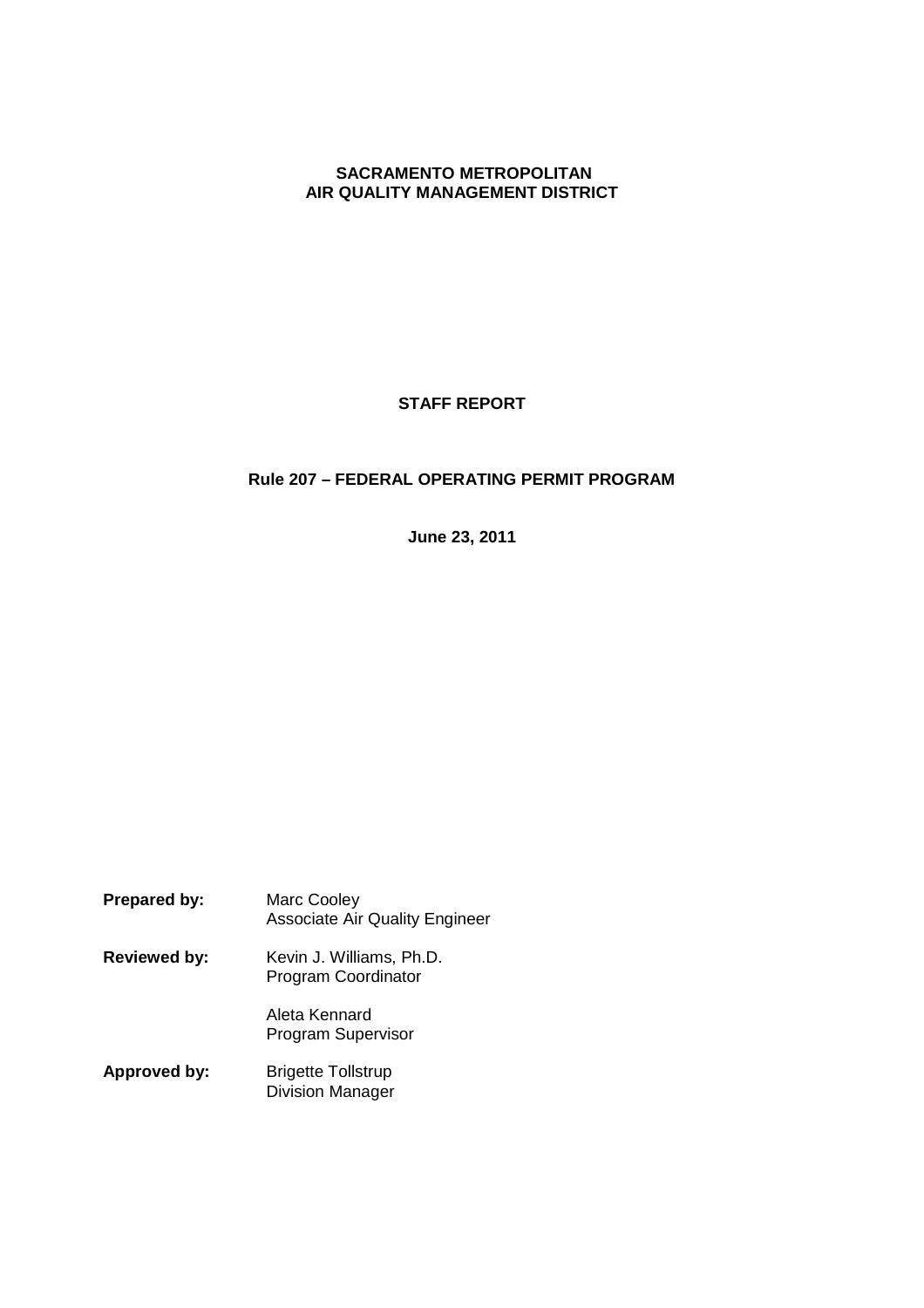# **INTRODUCTION**

Title V of the federal Clean Air Act (CAA) requires states or districts to adopt a permitting program that provides:

- EPA veto authority over permit issuance;  $\bullet$
- greater opportunity for federal citizen enforcement;
- enhanced public participation during the permit issuance process;
- clearer determination of applicable requirements; and
- improved enforceability of applicable requirements.

Title V permitting is applicable to stationary sources of air pollution that emit air pollutants in excess of specified levels or fall into specified categories. The District currently meets the federal health-based air quality standards for nitric oxide (NO<sub>2</sub>), lead (Pb), sulfur dioxide (SO<sub>2</sub>) and carbon monoxide (CO), and is referred to as an attainment or unclassified area for those pollutants. The District is currently designated as a nonattainment area for federal ozone,  $PM10<sup>1</sup>$ and PM2.5 $2$  standards.

Rule 207 – Federal Operating Permit Program was adopted on June 7, 1994, and amended in 1996, 1997, and 2001. Rule 207 established an operating permit system consistent with the requirements of Title V of the CAA (42 U.S.C. Section 7661 et seq.) and Title 40 of the Code of Federal Regulations (CFR) Part 70. Rule 207 was granted full approval by the U.S. Environmental Protection Agency (EPA) effective November 30, 2001.

In June 2010, EPA promulgated a rule known as the Tailoring Rule<sup>3</sup> that defined Title V permitting requirements for greenhouse gases<sup>4</sup> (GHGs), which became subject to regulation when EPA adopted greenhouse gas (GHG) requirements for motor vehicles in May 2010. GHGs are subject to Title V requirements for sources subject to Title V for another regulated pollutant starting January 2, 2011, with the additional requirement that Title V can be triggered solely on GHG emissions beginning July 1, 2011. The proposed amendments incorporate GHG requirements into Rule 207.

## **BACKGROUND**

### Title V Applicability and Requirements

Stationary sources are required to obtain Title V permits if their potential emissions exceed thresholds that depend on the attainment status of the district. In general, Title V applies to:

- Any major stationary sources as defined by Rule 207.
- Any stationary source with a potential to emit of 100 tons per year (tpy) or more of any air pollutant subject to regulation.

<sup>2</sup> Particulate matter with an aerodynamic diameter of 2.5 microns or less, 40 CFR Part 50, Section 50.7.

<sup>1</sup> Particulate matter with an aerodynamic diameter of 10 microns or less, Title 40 of the Code of Federal Regulations (CFR), Part 50, Section 50.6. California Air Resources Board requested EPA to redesignate Sacramento County as attainment for federal PM10 standards on December 7, 2010.

<sup>&</sup>lt;sup>3</sup> "Prevention of Significant Deterioration and Title V Greenhouse Gas Tailoring Rule, Final Rule", Federal Register 75 (June 3, 2010) p. 31514.

<sup>&</sup>lt;sup>4</sup> Greenhouse gases are defined as the aggregate group of six gases: carbon dioxide, nitrous oxide, methane, hydrofluorocarbons, perfluorocarbons, and sulfur hexafluoride.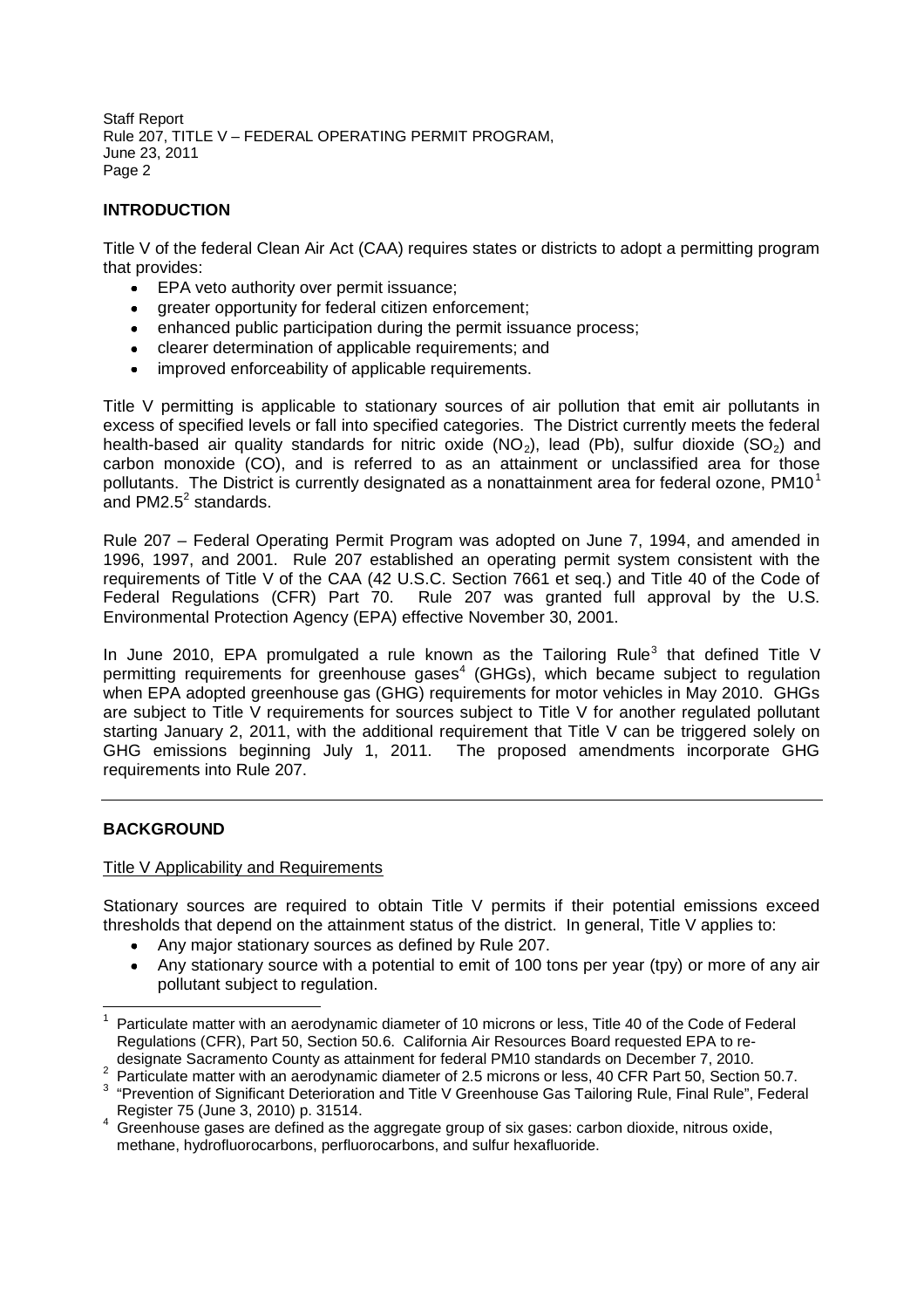- Any source with a potential to emit 10 tpy or more of any hazardous air pollutant or 25 tpy or more of any combination of hazardous air pollutants.
- Any source with a potential to emit exceeding:  $\bullet$ 
	- o 25 tpy of nitrogen oxides (NOx); or
	- o 25 tpy of volatile organic compounds (VOC).
- Affected sources regulated under the CAA acid rain provisions (42 U.S.C. 7651 et seq.).
- Any source subject to Rule 203 Prevention of Significant Deterioration (PSD).
- Any solid waste incineration unit required to obtain a Title V permit pursuant to the CAA.
- Any other stationary source in a source category designated by rule by EPA.
- Any stationary source subject to a New Source Performance Standard (NSPS) except for some instances where EPA excludes non-major stationary sources.
- Any stationary source subject to National Emission Standards for Hazardous Air Pollutants (NESHAP) except for some instances where EPA excludes non-major stationary sources.

For existing Title V facilities, the Tailoring Rule does not require reopening Title V permits to address GHG. However, when a facility triggers a modification to its Title V permit or a Title V permit is renewed, information about GHG emissions must be included in their Title V renewal application.

For existing sources that become newly subject to Title V, all District rules in the State Implementation Plan (SIP) are enforceable requirements that must be included in the Title V permit. A facility with a new Title V permit will also be subject to the following requirements:

- Federal GHG requirements<sup>5</sup>, if any, including:
	- o Best Available Control Technology, if required by Rule 203; and
	- o future GHG New Source Performance Standards or other federal requirements.
- Requirements for non-GHG emissions (such as Maximum Achievable Control Technology standards);
- Title V compliance requirements (see Sections 413 and 501 of Rule 207):
	- o records of emissions monitoring;
	- o deviation reporting;
	- o six-month monitoring reports; and
	- o annual compliance certifications.

Sacramento's Rule 207 Title V program was approved by EPA effective January 1, 2004 as recorded in 40 CFR 70 Appendix A for California Section (w). This rule revision will be submitted to EPA for approval.

<sup>5</sup> Sources may be required to meet the requirements of the Mandatory Reporting Rule; however, EPA noted that GHG reporting is not considered an applicable Title V requirement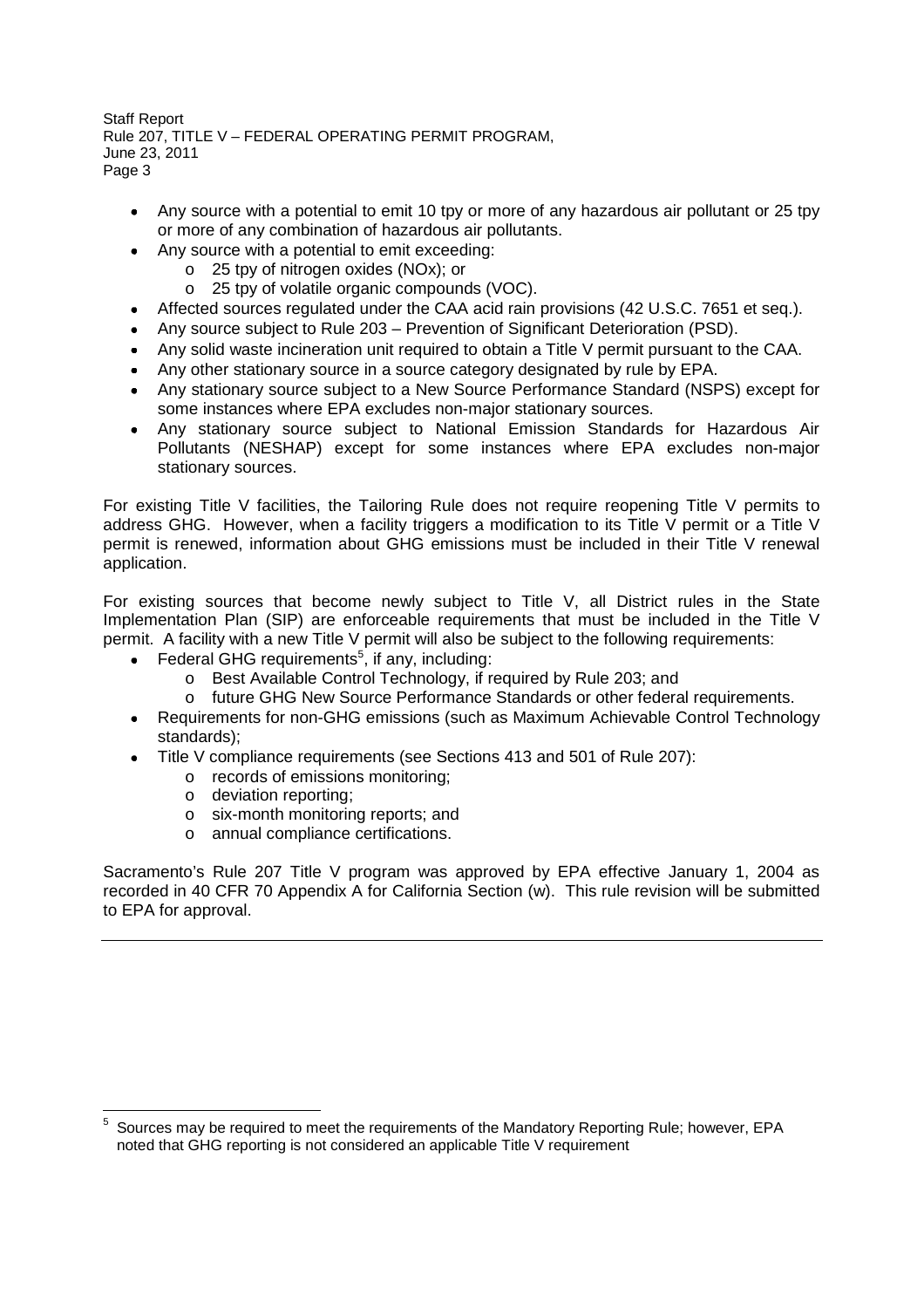### **LEGAL MANDATES**

### **Federal Mandates:**

EPA Prevention of Significant Deterioration and Title V Greenhouse Gas Tailoring Rule: The EPA was required to take several actions that ultimately resulted in these permitting requirements to comply with the Supreme Court's April 2, 2007 decision<sup>6</sup>. In *Massachusetts v. EPA*, the Supreme Court held that GHGs, including carbon dioxide  $(CO<sub>2</sub>)$ , fit within the definition of air pollutant in the CAA. The case arose from EPA's denial of a petition for rulemaking filed by more than a dozen environmental, renewable energy, and other organizations requesting that EPA control emissions of GHGs from new motor vehicles under section 202(a) of the CAA. The court found that, in accordance with CAA section 202(a), EPA was required to determine whether or not emissions of GHGs from new motor vehicles cause or contribute to air pollution which may reasonably be anticipated to endanger public health or welfare, or whether the science is too uncertain to make a reasoned decision.

In December 2009, the EPA Administrator signed two distinct findings regarding GHGs under section 202(a) of the CAA. The Administrator found: 1) that the current and projected atmospheric concentrations of six, well-mixed GHG compounds threaten the public health and welfare of current and future generations and 2) that the combined emissions of these compounds from new motor vehicles and new motor vehicle engines contribute to GHG pollution, which threatens public health and welfare.

EPA issued a joint rule along with the Department of Transportation's National Highway Traffic Safety Administration (NHTSA) to address the health impacts of GHG emissions from motor vehicles<sup>7</sup>. That rule set emissions standards for new light-duty vehicles to reduce GHG emissions and improve fuel economy. The rule made GHG air pollutants subject to regulation under the CAA for the first time. Under EPA's "PSD Interpretive Memo<sup>8</sup>," federal permitting requirements for GHG would be required beginning January 2, 2011, when federal automotive and light truck GHG emissions standards take effect.

On June 3, 2010, EPA promulgated regulations tailoring the applicability criteria to determine which stationary sources and modification projects become subject to permitting requirements for GHG emissions under the PSD and Title V programs of the CAA. Without tailoring the requirements for GHG emissions, many small sources would be subject to GHG permitting at the levels specified under the CAA (100/250 tpy for PSD and 100 tpy for Title V). The Tailoring Rule emission thresholds and permitting deadlines are:

<sup>6</sup> *Massachusetts v. EPA*, 549 U.S. 497 (2007)

<sup>&</sup>lt;sup>7</sup> "Light-Duty Vehicle Greenhouse Gas Emission Standards and Corporate Average Fuel Economy Standards, Final Rule" Federal Register 75 (May 7, 2010) p. 25324.

<sup>&</sup>lt;sup>8</sup> "Reconsideration of Interpretation of Regulations That Determine Pollutants Covered by Clean Air Act Permitting Programs, Final Action on Reconsideration of Interpretation," Federal Register 75 (April 2, 2010) p. 17004.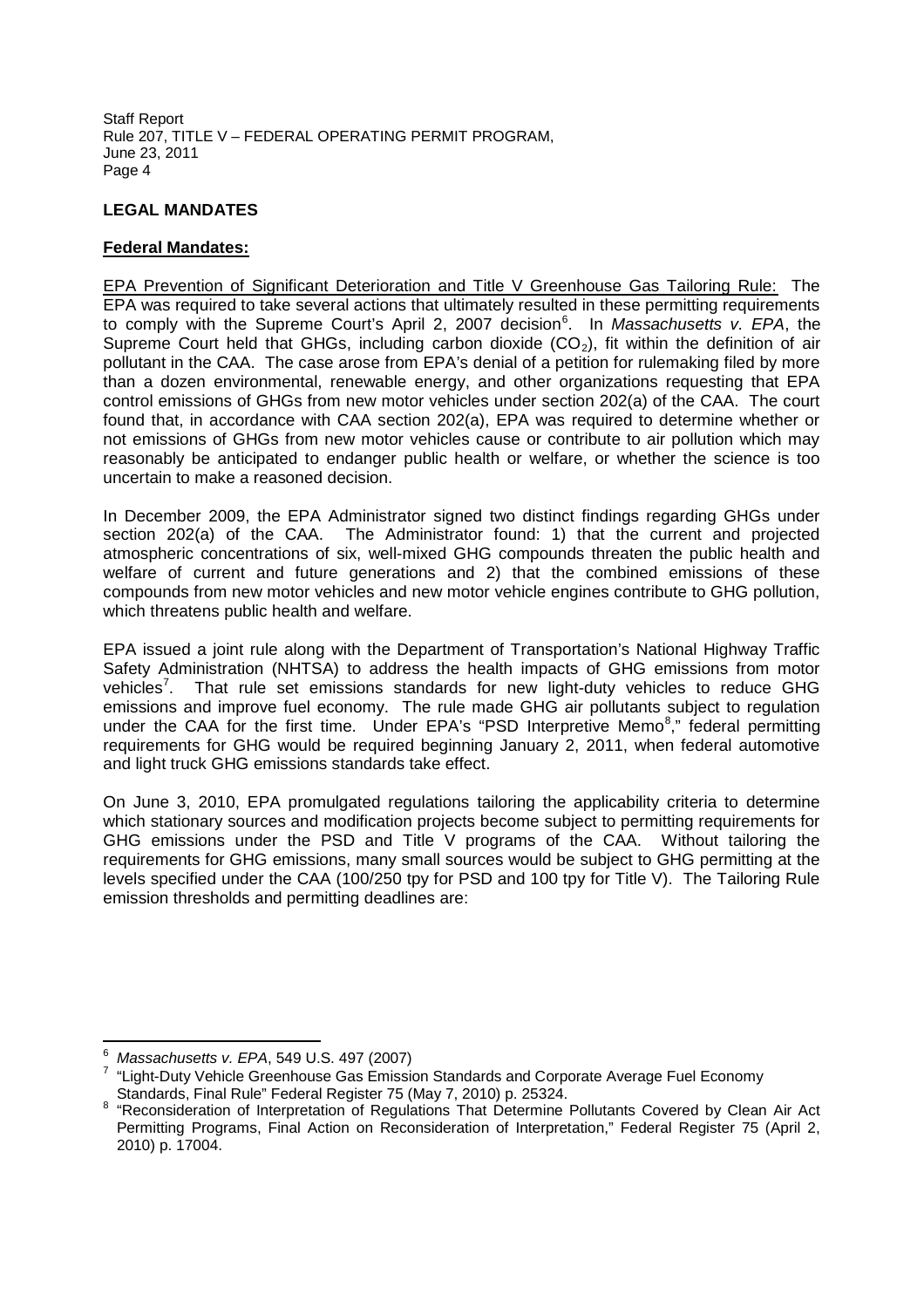| <b>Deadline</b> | <b>Title V Action Required</b>                                                    |  |  |
|-----------------|-----------------------------------------------------------------------------------|--|--|
| January 2, 2011 | Sources obtaining a Title V permit for non-GHG pollutants are required to         |  |  |
|                 | include information about their GHG emissions as part of their Title V            |  |  |
|                 | application. Sources are not required to get a Title V permit based solely on     |  |  |
|                 | their GHG emissions.                                                              |  |  |
| July 1, 2011    | All new sources must obtain a Title V permit if they emit 100,000 tpy or more     |  |  |
|                 | $CO2e*$ . Existing sources without a Title V permit that emit 100,000 tpy or more |  |  |
|                 | of $CO2e$ must obtain a Title V permit <sup>9</sup> .                             |  |  |
| July 1, 2013    | Additional sources may be required to obtain Title V permits if EPA lowers the    |  |  |
|                 | permitting thresholds in rules to be issued not later than July 1, 2012.          |  |  |
| April 30, 2016  | The Tailoring Rule states that no source that emits less than 50,000 tpy $CO2e$   |  |  |
|                 | will be required to obtain a Title V permit (solely due to GHG) before April 30,  |  |  |
|                 | 2016.                                                                             |  |  |

\* Carbon dioxide equivalent emissions (see Section 207 of proposed Rule 207)

Under the first phase of the Tailoring Rule, which took effect January 2, 2011, GHG Title V permitting applies only to sources required to have a Title V permit due to non-GHG requirements. Existing sources with Title V permits are not required to reopen their Title V permits to add GHG emissions. Any action that requires reopening of a Title V permit, such as a modification or renewal, will require the applicant to include information about their GHG emissions in their Title V permit application.

Existing sources with Title V permits in the District are: Aerojet, Chevron, Procter & Gamble, Santa Fe Pacific Pipeline, UC Davis Medical Center, Grafil, City of Sacramento Landfill, County of Sacramento Kiefer Landfill, D&T Fiberglass, SMUD Cosumnes Power Plant, Sacramento Power Authority, Sacramento Cogeneration Authority, Carson Energy, Silgan Can, Campbell Soup and Raging Wire (pending). Raging Wire recently submitted a Title V application for reasons other than GHGs and was required to include information about their GHG emissions in their initial Title V permit application.

Under the second phase, effective July 1, 2011, GHG permitting applies to new sources and existing sources not already subject to Title V that emit or have the potential to emit of both 100 tpy or more of the sum of GHGs on a mass basis and 100,000 tpy or more of  $CO<sub>2</sub>e$ . Staff has identified as many as 3 existing sources that may have to obtain Title V permits due to GHG. Some of these sources may be able to accept a permit condition to limit their potential to emit to less than 100,000 tpy  $CO<sub>2</sub>e$  to avoid the requirement. The facilities that have been identified as needing a Title V permit due solely to GHGs are: Sacramento Regional County Sanitation District, State of California Department of General Services Central Plant, and Sacramento Power Authority (McClellan).

In a third phase, EPA established an enforceable commitment to complete additional rulemaking, no later than July 1, 2012, that may lower the permitting thresholds for obtaining a Title V permit due to GHG or may result in the permanent exclusion of a category of sources from Title V for GHGs. No source with a potential to emit of less than 50,000 tpy  $CO<sub>2</sub>e$  will be required to obtain a Title V permit (solely due to GHG) before April 30, 2016.

<sup>9</sup> For Title V to apply in this case, the source must also have the potential to emit of 100 tpy or more of GHGs calculated as the sum of the six GHGs on a mass basis.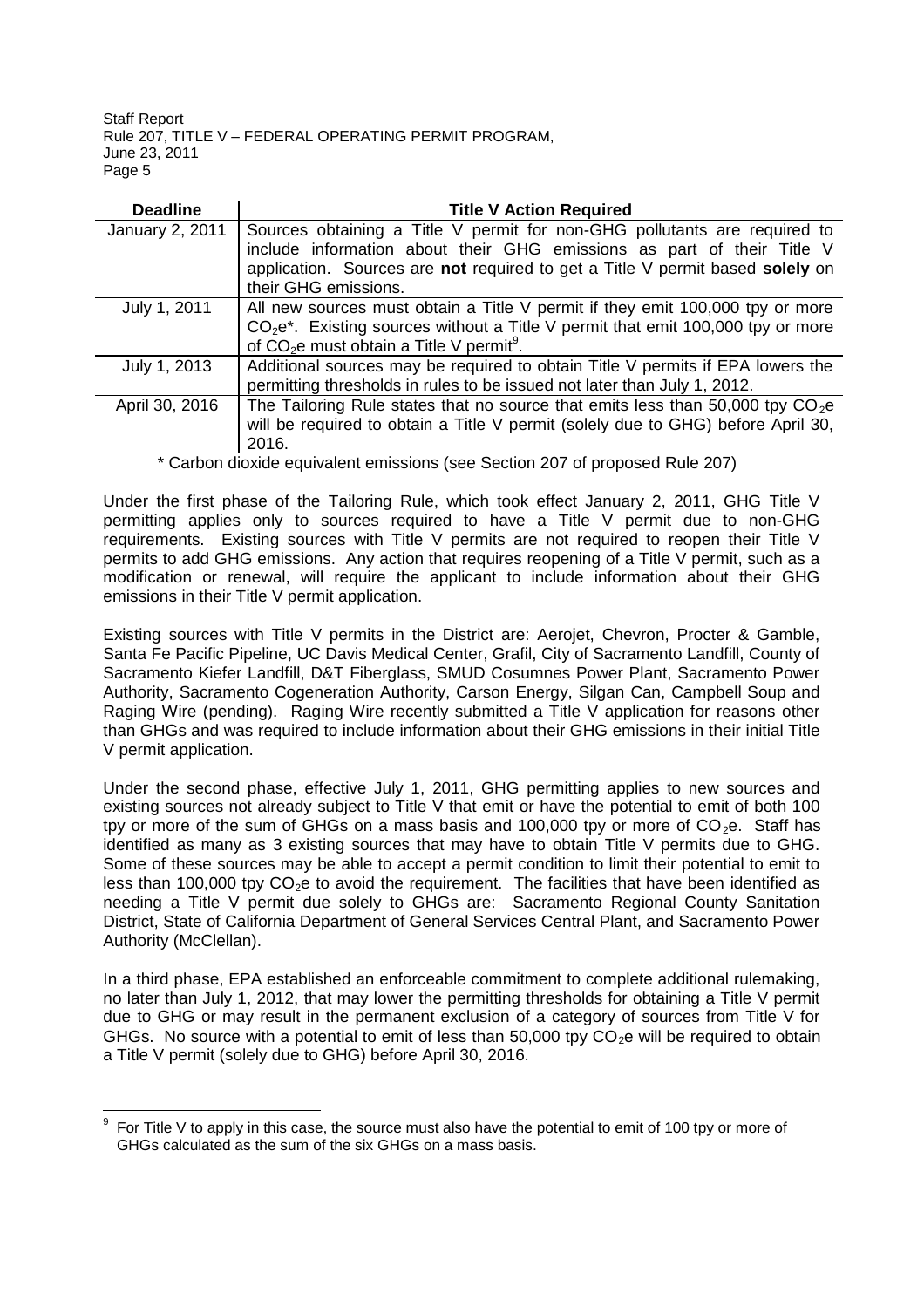EPA Deferral for  $CO_2$  emissions from Biogenic Sources, Proposed Rule<sup>10</sup>: On January 12, 2011, EPA granted a Petition for Reconsideration filed by the National Alliance of Forest Owners related to the PSD and Title V Greenhouse Gas Tailoring Rule (75 FR 31514, June 3, 2010). On March 21, 2011, EPA proposed a rule to defer for three years the application of PSD and Title V permitting requirements to biogenic  $CO<sub>2</sub>$  emissions from stationary sources. Biogenic sources are those that result from the combustion or decomposition of biologically-based material<sup>11</sup>.

Only the  $CO<sub>2</sub>$  emissions are excluded. The other GHG emissions, such as methane, are still included. Final rulemaking is expected in July 2011. Title V applications submitted before EPA's final rule becomes effective must consider biogenic  $CO<sub>2</sub>$  emissions.

## **SUMMARY OF PROPOSED AMENDMENTS**

The proposed amendments will incorporate by reference revisions made by EPA's Tailoring Rule. GHGs are incorporated into the rule through the definition of "major stationary source" as a source with a potential to emit of 100 tpy of any air pollutant subject to regulation. The term "subject to regulation", as defined in 40 CFR 70.2, includes the requirement that a source with a potential to emit of over 100,000 tpy  $CO<sub>2</sub>e$  (and with mass emissions of all greenhouse gases equal to or greater than 100 tons per year) is considered a major stationary source for the purposes of Title V. This approach will maintain GHG requirements consistent with federal Title V regulations regardless of whether EPA promulgates a final rule to defer  $CO<sub>2</sub>$  emissions from bioenergy and biogenic sources.

A revision to the applicability clarifies that the rule applies to any stationary source that is subject to any NSPS or NESHAP regulation unless otherwise noted. Two exclusions have been proposed to further clarify that some non-major sources have been deferred or are exempt from Title V permitting even though a NSPS or NESHAP regulation applies. The other exclusion clarifies that EPA has the authority to determine non-major sources are exempt from Title V permitting in an NSPS or NESHAP regulation even though those sources must meet the requirements of that NSPS or NESHAP.

Other significant amendments include: 1) setting the GHG emission threshold for defining a significant Title V permit modification, and 2) adding an administrative permit revision for removal of equipment. This administrative permit revision qualifies under 40 CFR 70.7(d)(vi) as similar to the those administrative permit amendments listed in 40 CFR 70.7(d)(i-iv) (which are identical to Sections 202.1-202.4).

For a detailed list of changes, see Appendix A.

 $10$  "Deferral for  $CO<sub>2</sub>$  emissions from Bioenergy and Other Biogenic Sources under the Prevention of Significant Deterioration (PSD) and Title V Programs: Proposed Rule", Federal Register 76 (March 21, 2011) p. 15249

<sup>11</sup> Non-fossilized and biodegradable organic material originating from plants, animals or microorganisms (including products, by-products, residues and waste from agriculture, forestry and related industries as well as the non-fossilized and biodegradable organic fractions of industrial and municipal wastes, including gases and liquids recovered from the decomposition of non-fossilized and biodegradable organic material.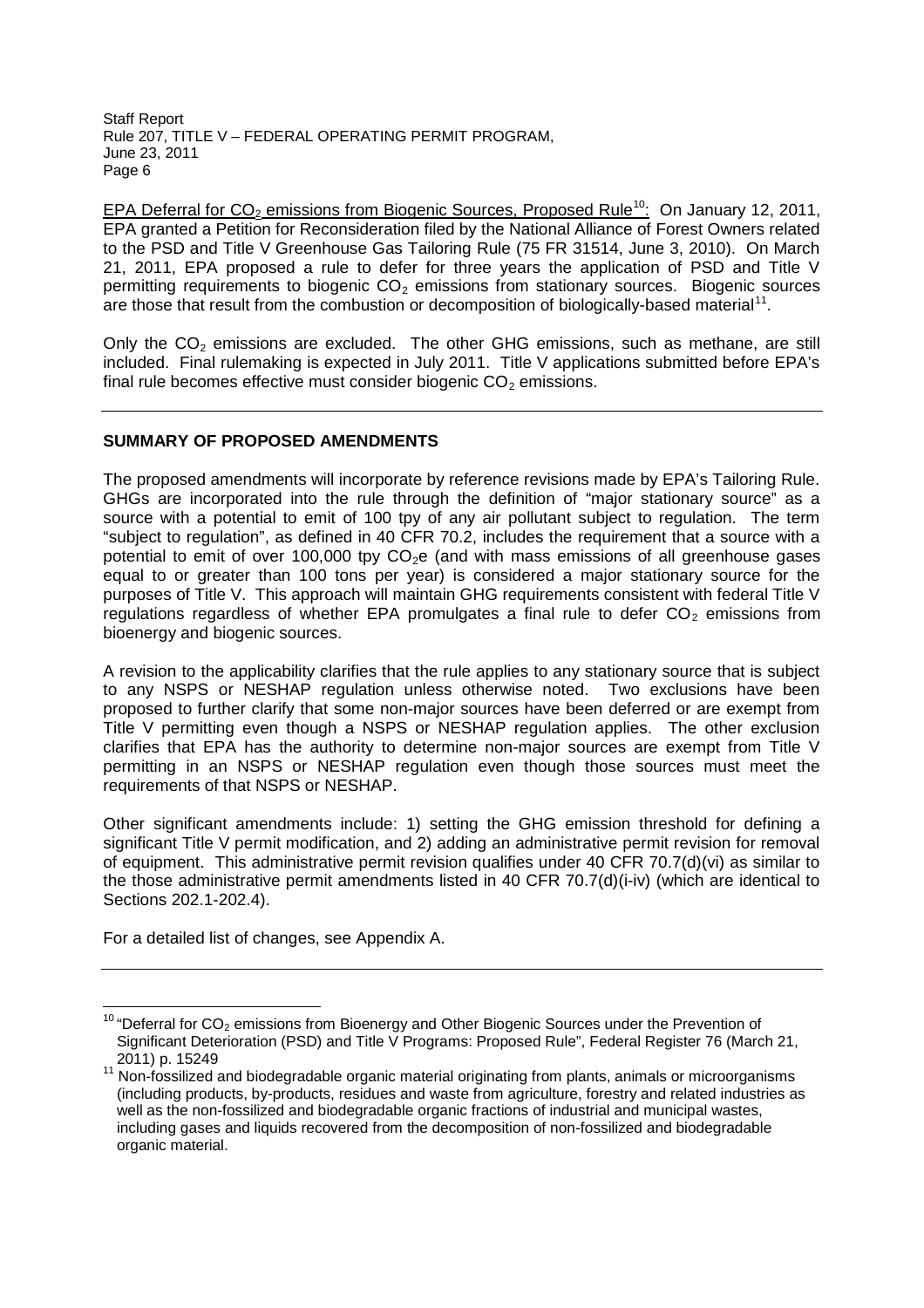### **COST IMPACTS**

**Impact on Businesses in Sacramento:** Proposed amendments to Rule 207 implement federal Clean Air Act Title V permit requirements established in EPA's Tailoring Rule.

The cost impacts from this rule change depend on the actual amount of time required for processing a source's Title V permit application. On average, Staff spends approximately 100 hours processing an initial Title V permit application. The actual number of hours typically ranges between 50 to 100 hours; however, a few sources have required significantly more time to process. The processing time depends on the number of District permits, the complexity of the permits and the number of different rules and regulations that are applicable to the source.

The fee for a Title V permit application is calculated based on the District's time (Rule 301 – Stationary Source Permit Fees, Section 308.12) which is currently \$132 per hour.

For existing Title V sources that are subject to Title V requirements for pollutants other than GHGs, Staff does not expect a need for additional time to evaluate GHG emissions when reviewing Title V permits; therefore, costs will not increase for existing sources with Title V permits.

**Cost to District:** The District currently has 15 (soon to be 16) facilities with Title V permits. The addition of GHG emissions to the Title V permitting program is expected to require up to 3 additional facilities to obtain Title V permits; however, some of these facilities may choose to accept permit conditions to limit their potential to emit to less than 100,000 tpy  $CO<sub>2</sub>e$  to avoid the Title V permitting program. If all of the identified facilities obtain Title V permits (rather than take permit limits), Staff estimates 0.15 full time equivalents (FTE) will be needed to issue these Title V permits.

### **EMISSIONS IMPACT**

There are no emission requirements associated with GHGs for the Title V permitting program. The Title V permitting program was established to enhance compliance with air quality rules. Overall, increased compliance by Title V facilities due to their GHG emissions may result in a small, but unquantifiable, emissions reduction.

### **SOCIOECONOMIC IMPACT ANALYSIS**

CHSC Section 40728.5 requires a district to perform an assessment of the socioeconomic impacts before adopting, amending, or repealing a rule that will significantly affect air quality or emission limitations. The proposed amendments to Rule 207 are administrative in nature and do not affect air quality or emissions limitations. Therefore, Section 40728.5 of the Health and Safety Code does not apply.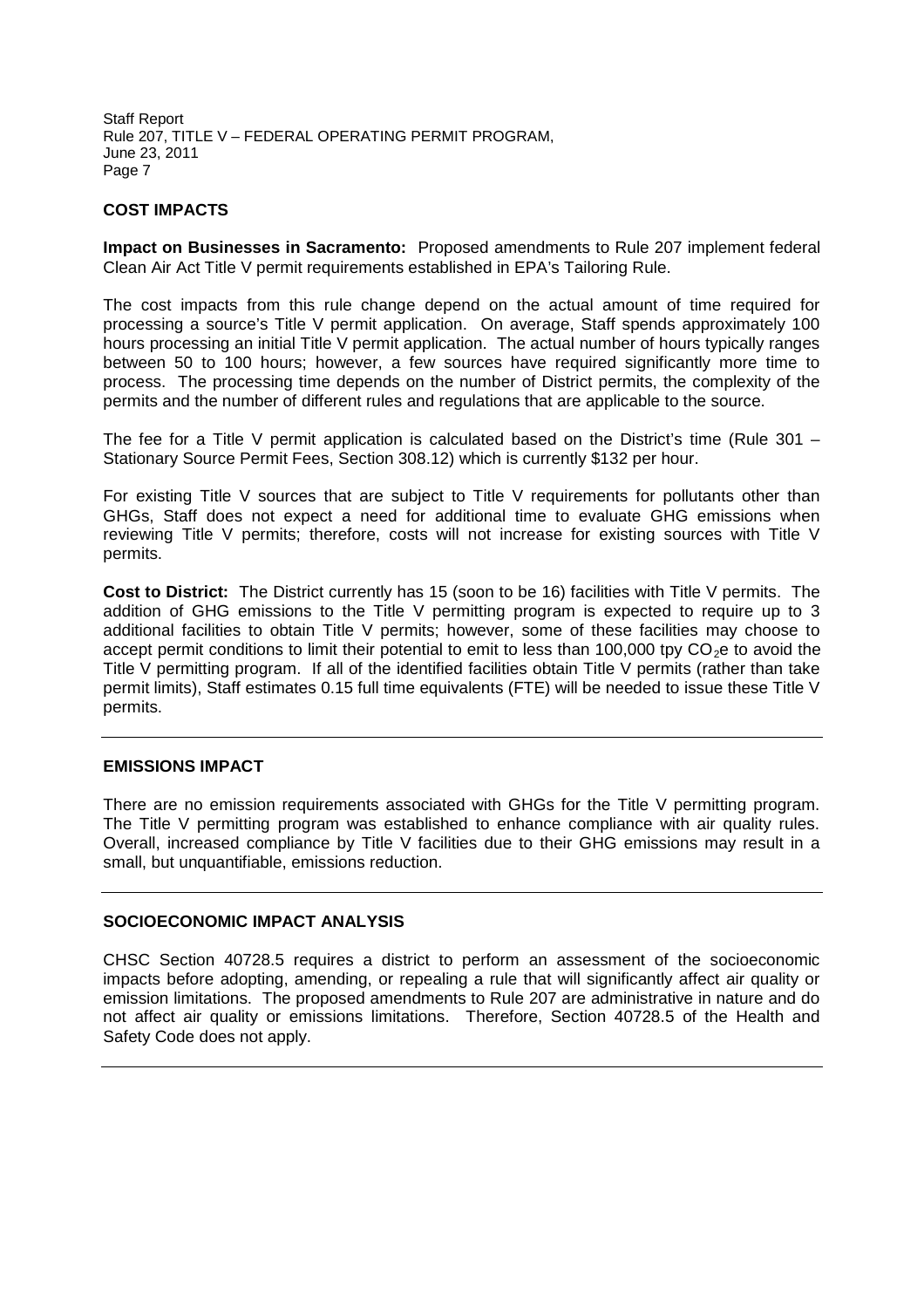### **ENVIRONMENTAL REVIEW AND COMPLIANCE**

Staff finds that the proposed rule is not subject to the California Environmental Quality Act because it is an activity that will not result in a direct or reasonably foreseeable indirect physical change in the environment. (Public Resources Code 21084(a) and Preliminary Review, Section 15060(c)(2) State CEQA Guidelines).

### **PUBLIC COMMENTS**

Staff held a meeting with affected sources to discuss the proposed amendments on May 12, 2011. The draft rule and staff report were made available to the affected sources at that time.

Staff received comments and questions at the workshop. All comments and responses are included in Appendix C. No changes to the rule language have been made in response to the public comments received at the workshop.

Staff also received comments from EPA during the public workshop notice period. EPA identified parts of the rule that were not consistent with federal regulations. Staff made changes to the proposed rule language in response to the comments received from EPA. The most significant changes to the proposal include restricting the incorporation by reference for the addition of GHGs, the clarifying exclusions for some non-major sources that are subject to certain NSPS or NESHAP regulations, and clarifications to the definition of "significant Title V permit modification" and procedures for minor Title V permit modifications.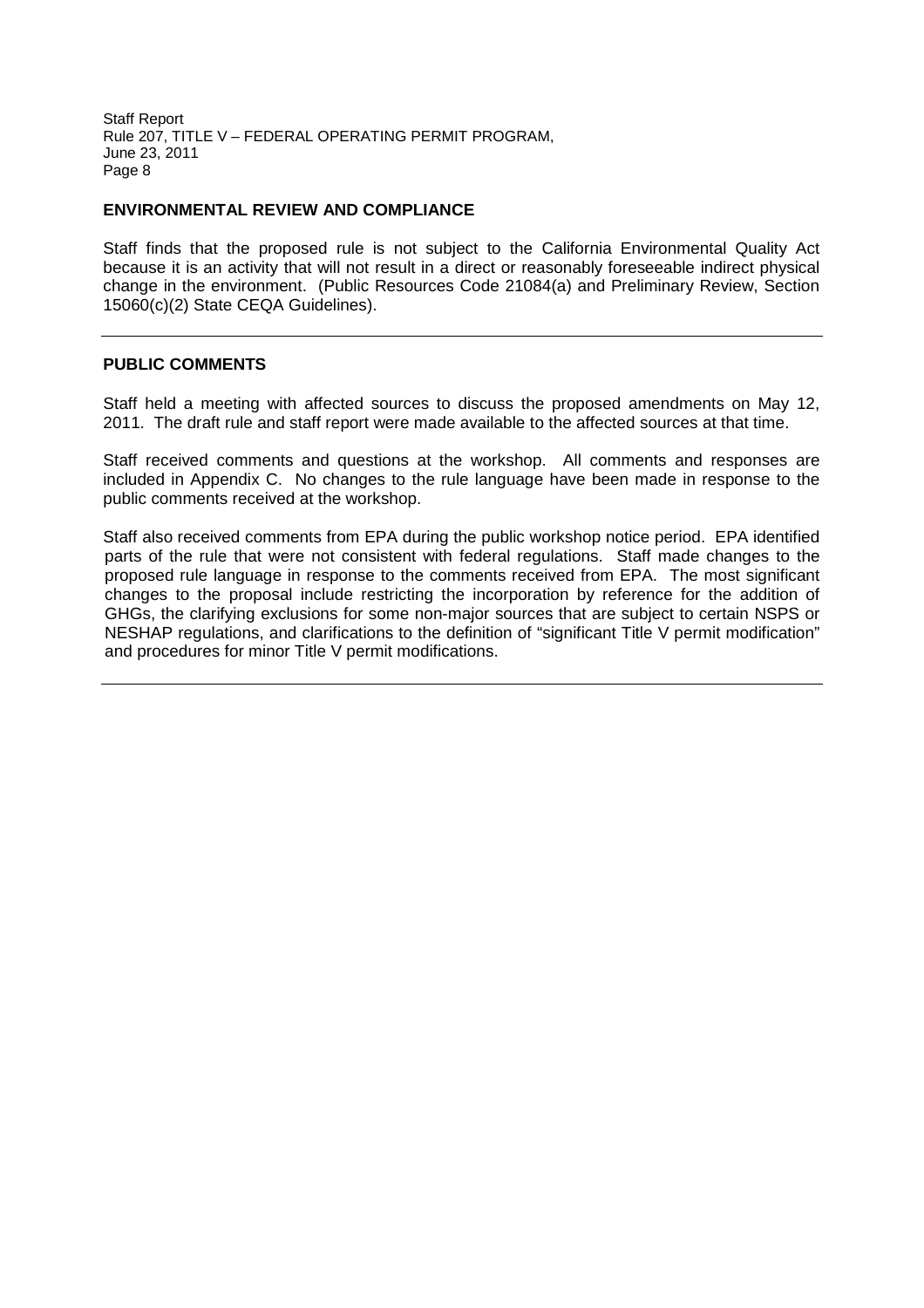# **FINDINGS**

The California Health and Safety Code (HSC), Division 26, Air Resources, requires local districts to comply with a rule adoption protocol as set forth in Section 40727 of the Code. This section has been revised through legislative mandate to contain six findings that the District must make when developing, amending, or repealing a rule. These findings and their definitions are listed in the table below.

| <b>Finding</b>                                                                                                                                                                                                                                                              | <b>Finding Determination</b>                                                                                                                                                                                                                                                           |  |
|-----------------------------------------------------------------------------------------------------------------------------------------------------------------------------------------------------------------------------------------------------------------------------|----------------------------------------------------------------------------------------------------------------------------------------------------------------------------------------------------------------------------------------------------------------------------------------|--|
| Authority: The District must find that a<br>provision of law or of a state or federal<br>regulation permits or requires the District to<br>adopt, amend, or repeal the rule.<br>Necessity: The District must find that the<br>rulemaking demonstrates a need exists for the | The District is authorized to adopt and amend Rule<br>207 by California Health and Safety Code (HSC)<br>Sections 40001, 40702, 41010 and 42300.<br>[HSC Section 40727(b)(2)].<br>It is necessary to amend Rule 207 to comply with<br>the federal Clean Air Act, 42 U.S.C. 7661 et seq. |  |
| rule, or for its amendment or repeal.                                                                                                                                                                                                                                       | (Title V), and 40 Code of Federal Regulations Part<br>70.<br>[HSC Section 40727(b)(1)].                                                                                                                                                                                                |  |
| <b>Clarity:</b> The District must find that the rule is<br>written or displayed so that its meaning can be<br>easily understood by the persons directly<br>affected by it.                                                                                                  | Staff has<br>reviewed the proposed<br>rule<br>and<br>determined that it can be understood by the<br>affected parties. In addition, the record contains no<br>evidence that people directly affected by the rule<br>cannot understand the rule.<br>HSC Section 40727(b)(3)].            |  |
| <b>Consistency:</b> The rule is in harmony with, and<br>not in conflict with or contradictory to, existing<br>statutes, court decisions, or state or federal<br>regulations.                                                                                                | The proposed rule does not conflict with, and is not<br>contradictory to, existing statutes, court decisions,<br>or state or federal regulations.<br>[HSC Section 40727(b)(4)].                                                                                                        |  |
| Non-Duplication: The District must find that                                                                                                                                                                                                                                | The proposed rule duplicates federal regulations                                                                                                                                                                                                                                       |  |
| either: 1) The rule does not impose the same<br>requirements as an existing state or federal<br>regulation; or (2) that the duplicative<br>requirements are necessary or proper to<br>execute the powers and duties granted to, and<br>imposed upon the District.           | permitting<br>The<br>programs.<br>duplicative<br>for<br>requirements are necessary in order to execute the<br>powers and duties imposed upon the District under<br>42 U.S.C. 7661 et seq. (Title V) and 40 CFR Part<br>70.<br>[HSC Section 40727(b)(5)].                               |  |
| Reference: The District must refer to any<br>statute, court decision, or other provision of law<br>that the District implements, interprets, or<br>makes specific by adopting, amending or<br>repealing the rule.<br>Additional Informational Requirements: In              | By amending the rule, the District is implementing<br>the requirements of the Federal Clean Air Act (42<br>U.S.C. 7661 et seq. (Title V), 40 CFR Part 70 and<br>the Tailoring Rule (75 FR 31514).<br>[HSC Section 40727(b)(6)]<br>Appendix B includes a comparison with federal        |  |
| complying with HSC Section 40727.2, the<br>District must identify all federal requirements<br>and District rules that apply to the same<br>equipment or source type as the proposed rule<br>or amendments.                                                                  | requirements.<br>[HSC Section 40727.2].                                                                                                                                                                                                                                                |  |

### **Rule 207 – Required Findings**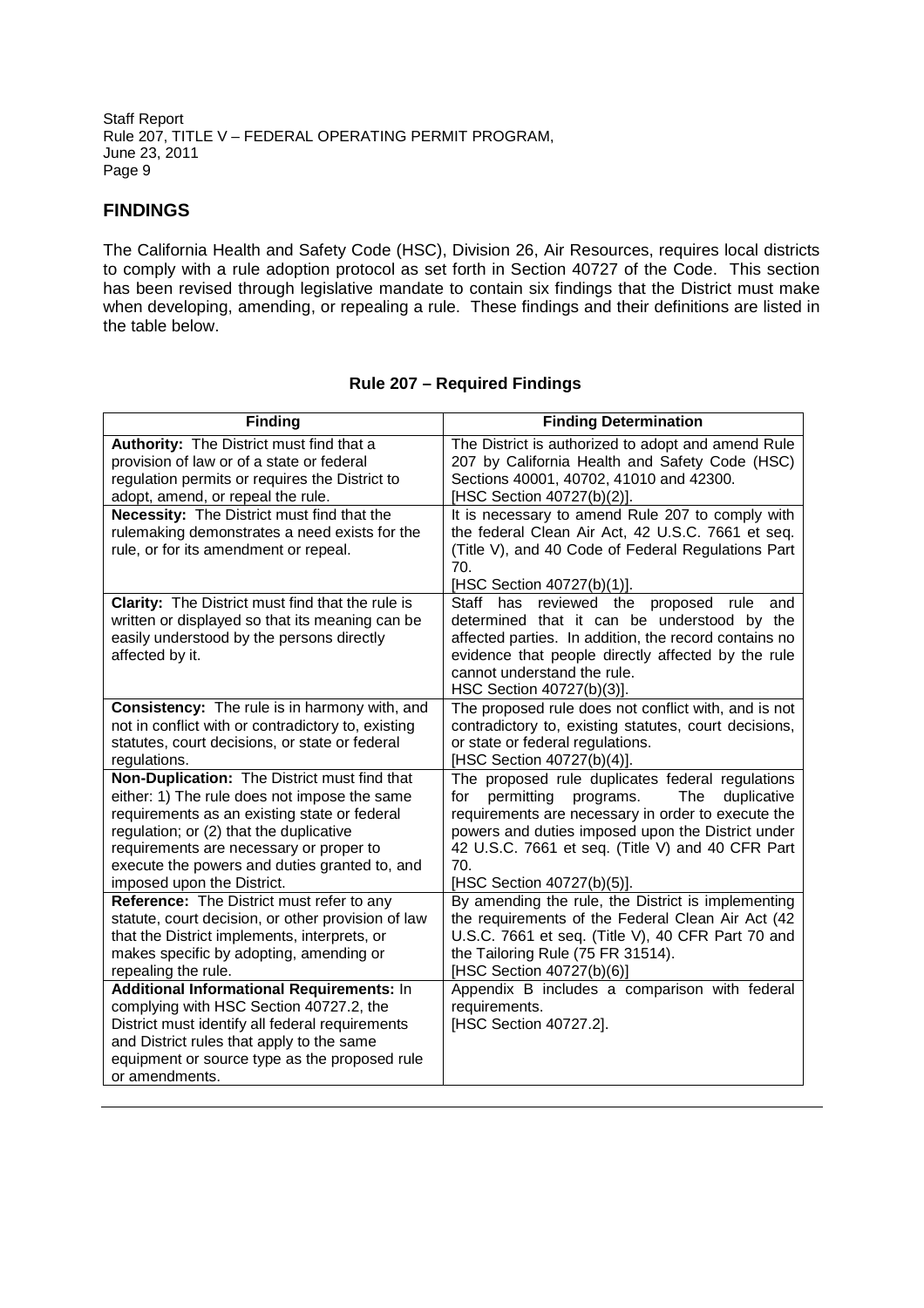### **REFERENCES**

42 United States Code Section 7661 et seq. (Title V).

"Deferral for CO<sub>2</sub> emissions from Bioenergy and Other Biogenic Sources under the Prevention of Significant Deterioration (PSD) and Title V Programs: Proposed Rule", Federal Register 76 (March 21, 2011) p. 15249.

"Mandatory Reporting of Greenhouse Gases, Final Rule", Federal Register 74 (October 30, 2009) p. 56260.

"Light-Duty Vehicle Greenhouse Gas Emission Standards and Corporate Average Fuel Economy Standards, Final Rule" Federal Register 75 (May 7, 2010) p. 25324.

"Prevention of Significant Deterioration and Title V Greenhouse Gas Tailoring Rule, Final Rule", Federal Register 75 (June 3, 2010) p. 31514.

"Reconsideration of Interpretation of Regulations That Determine Pollutants Covered by Clean Air Act Permitting Programs, Final Action on Reconsideration of Interpretation," Federal Register 75 (April 2, 2010) p. 17004.

U.S. EPA, 40 CFR Part 70, State Operating Permit Programs.

U.S. EPA, "PSD and Title V Permitting Guidance for Greenhouse Gases," November 2010.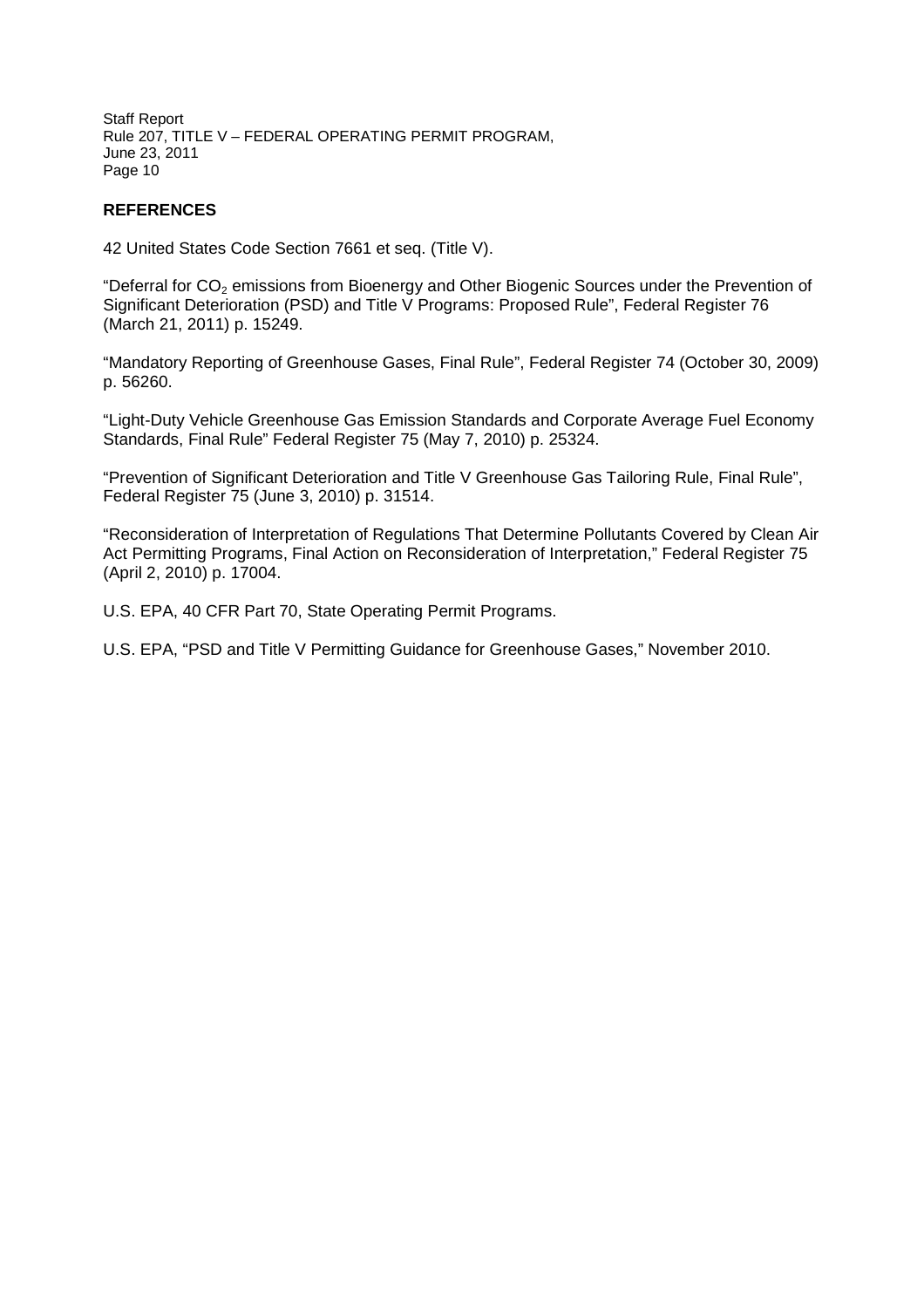### **APPENDIX A**

# **LIST OF CHANGES TO RULE**

# **Rule 207 – Federal Operating Permit Program**

| <b>NEW</b><br><b>SECTION</b><br><b>NUMBER</b> | <b>EXISTING</b><br><b>SECTION</b><br><b>NUMBER</b> | <b>PROPOSED CHANGES</b>                                                                                                                                                                                                                                                                                                                                                                                                                                                                         |
|-----------------------------------------------|----------------------------------------------------|-------------------------------------------------------------------------------------------------------------------------------------------------------------------------------------------------------------------------------------------------------------------------------------------------------------------------------------------------------------------------------------------------------------------------------------------------------------------------------------------------|
| 101                                           | Same                                               | Revised reference to refer to the District's new source review rule in<br>the State Implementation Plan.                                                                                                                                                                                                                                                                                                                                                                                        |
| N/A                                           | 102.2                                              | Eliminated section that duplicated the applicability in Section 102.1.                                                                                                                                                                                                                                                                                                                                                                                                                          |
| $102.2 -$                                     | $102.3 -$                                          | <b>Renumbered Sections.</b>                                                                                                                                                                                                                                                                                                                                                                                                                                                                     |
| 102.5                                         | 102.6                                              |                                                                                                                                                                                                                                                                                                                                                                                                                                                                                                 |
| 102.6                                         | 102.7                                              | Revised applicability to clarify this Rule applies to all sources<br>subject to standards or other requirements promulgated pursuant to<br>the Federal Clean Air Act Section 111 - New Source Performance<br>Standard (NSPS) or Section 112 - National Emission Standards for<br>Hazardous Air Pollutants (NESHAP).                                                                                                                                                                             |
| 103                                           | N/A                                                | Added exclusion to clarify that the District continues to defer Title V<br>permitting for non-major sources that were subject to an NSPS or a<br>NESHAP prior to July 21, 1992. This category of sources is<br>deferred from Title V permitting until EPA completes a rulemaking<br>that ends this deferral. However, if a source is later required to<br>obtain a Title V permit due to a newly promulgated NSPS or<br>NESHAP or for any other reason, than this exclusion shall not<br>apply. |
| 104                                           | 112                                                | Added exclusion to clarify that EPA has the authority to exempt non-<br>major sources that must meet the requirements of a NSPS or<br>NESHAP from Title V permitting. At the time of a new standard or<br>requirement is promulgated, EPA can determine if non-major<br>sources are deferred or exempt from Title V permitting.                                                                                                                                                                 |
| 202 &<br>202.5                                | Same                                               | Revised reference to refer to the District's new source review rule in<br>the State Implementation Plan.                                                                                                                                                                                                                                                                                                                                                                                        |
| 202.6                                         | N/A                                                | Added section to include the removal of equipment as an additional<br>amendment that meets the requirements of an administrative<br>amendment.                                                                                                                                                                                                                                                                                                                                                  |
|                                               |                                                    | This section meets 40 CFR $70.7(d)(vi)$ as a type of change which<br>the Administrator has determined as part of the approved part 70<br>program to be similar to those in Sections 202.1-202.5.<br><b>This</b><br>additional administrative amendment has been approved in both the<br>Bay Area AQMD and South Coast AQMD Title V programs.                                                                                                                                                    |
| 206.2                                         | Same                                               | Revised reference to refer to the District's new source review rule in<br>the State Implementation Plan.                                                                                                                                                                                                                                                                                                                                                                                        |
| 215.3                                         | Same                                               | Changed references to District permit requirements that are based<br>on Prevention of Significant Deterioration or the version of the<br>District's new source review rule in the State Implementation Plan.                                                                                                                                                                                                                                                                                    |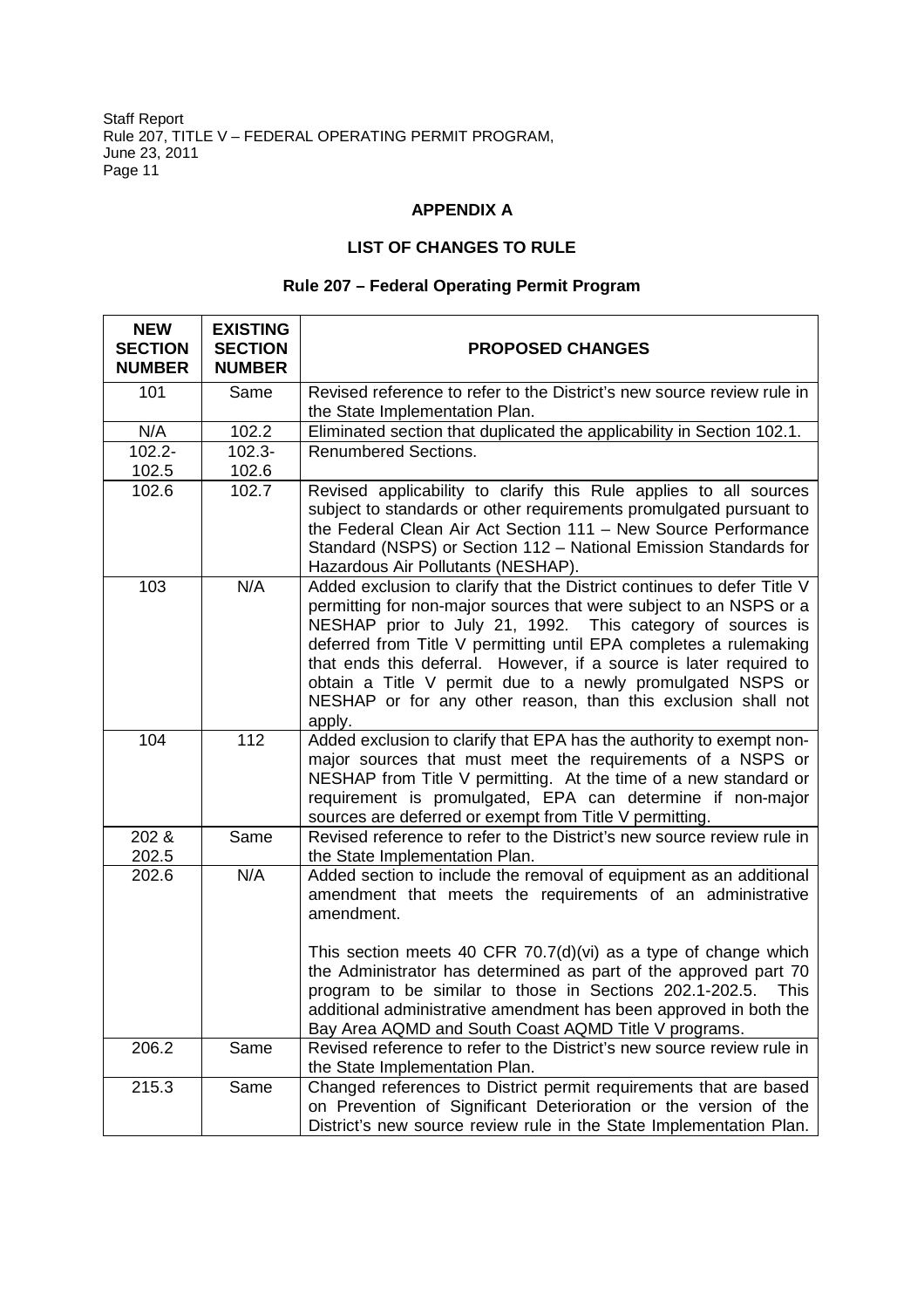| <b>NEW</b><br><b>SECTION</b><br><b>NUMBER</b> | <b>EXISTING</b><br><b>SECTION</b><br><b>NUMBER</b> | <b>PROPOSED CHANGES</b>                                                                                                                                                                                                                                                                                                                                                                             |  |
|-----------------------------------------------|----------------------------------------------------|-----------------------------------------------------------------------------------------------------------------------------------------------------------------------------------------------------------------------------------------------------------------------------------------------------------------------------------------------------------------------------------------------------|--|
|                                               |                                                    | Instead of referring to the federal regulations this section now refers<br>to the District rules that implement them.                                                                                                                                                                                                                                                                               |  |
| 219.1                                         | Same                                               | Revised definition of "major stationary source $-$ Title V" to include<br>any stationary source with a potential to emit equal to or exceeding<br>100 tons per year of any regulated air pollutant. This section can<br>apply to sources that are not considered major pursuant to Section<br>219.2, 219.3 or 219.4.                                                                                |  |
| 219.2                                         | N/A                                                | Added section to incorporate by reference GHG thresholds at which<br>a stationary source is consider major for purposes of Title V.<br>Referencing the term "subject to regulation" in 40 CFR Part 70.2<br>automatically allows the major source definition to change should<br>the GHG thresholds be modified or exclusions be made for certain<br>categories of sources.                          |  |
| 219.3                                         | 219.2                                              | Section Renumbered.                                                                                                                                                                                                                                                                                                                                                                                 |  |
| 219.4                                         | 219.3                                              | Reduced the threshold for NOx and VOC emissions to 25 tpy,<br>consistent with the District's designation as a severe ozone<br>nonattainment area. The 100 tons per year thresholds are removed<br>as duplicative; sources at these levels are a major source under<br>Section 219.1.                                                                                                                |  |
| 219.5                                         | N/A                                                | Added section number for existing rule language to clarify that<br>fugitive emissions are not considered when determining if a source<br>is major (for Sections 219.1, 219.2 and 219.4) unless the source<br>belongs to one of the categories in the list.                                                                                                                                          |  |
| 227.2                                         | Same                                               | Revised reference to refer to the District's new source review rule in<br>the State Implementation Plan.                                                                                                                                                                                                                                                                                            |  |
| 233.6                                         | Same                                               | Revised section to match the federal Title V regulation that the<br>aggregation of increases in potential to emit over the period of five<br>consecutive years before the application for modification only<br>applies when calculating nitrogen oxides or volatile organic<br>compounds. Added threshold level for a significant Title V permit<br>modification for PM2.5 consistent with the CAA. |  |
| 233.7                                         | N/A                                                | Added reference to the Code of Federal Regulations section that<br>defines the threshold level for a significant Title V permit<br>modification for GHG consistent with the Tailoring Rule.                                                                                                                                                                                                         |  |
| N/A                                           | 301.1                                              | Eliminated section that is no longer relevant.                                                                                                                                                                                                                                                                                                                                                      |  |
| 301.1                                         | 301.2                                              | Eliminated date that is no longer relevant.                                                                                                                                                                                                                                                                                                                                                         |  |
| $301.2 -$                                     | $301.3 -$                                          | Sections renumbered.                                                                                                                                                                                                                                                                                                                                                                                |  |
| 301.3                                         | 301.4                                              |                                                                                                                                                                                                                                                                                                                                                                                                     |  |
| 301.4                                         | 301.5                                              | Revised section to clarify that all applications for Acid Rain Facilities<br>shall meet the requirements of 40 CFR Part 72.                                                                                                                                                                                                                                                                         |  |
| $301.5 -$                                     | $301.6 -$                                          | Sections renumbered.                                                                                                                                                                                                                                                                                                                                                                                |  |
| 301.7                                         | 301.8                                              |                                                                                                                                                                                                                                                                                                                                                                                                     |  |
| 301.8                                         | 301.9                                              | Revised title to clarify that this section applies to sources when they<br>become subject to this rule.                                                                                                                                                                                                                                                                                             |  |
| 303.1a                                        | Same                                               | Revised section references.                                                                                                                                                                                                                                                                                                                                                                         |  |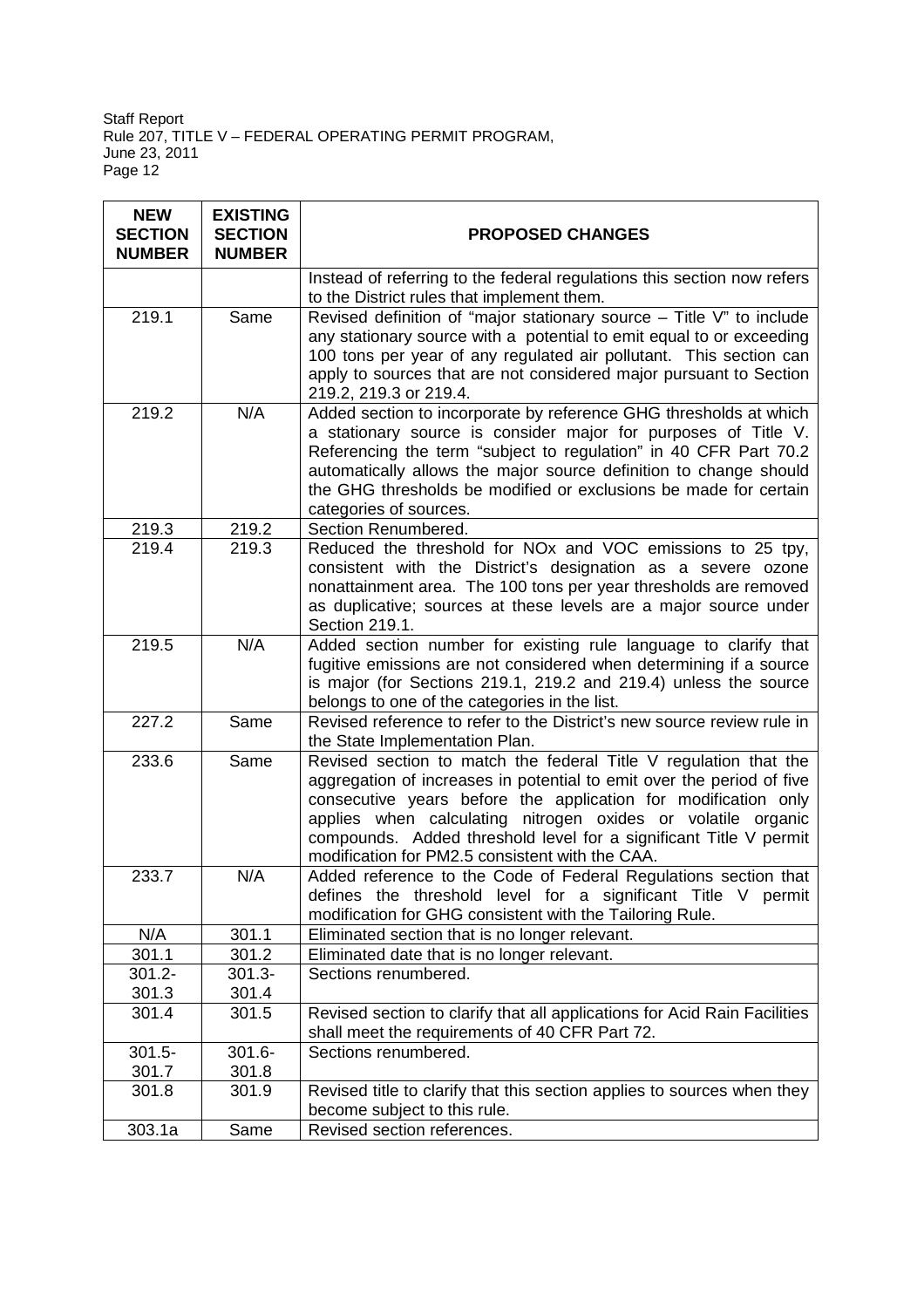| <b>NEW</b><br><b>SECTION</b><br><b>NUMBER</b> | <b>EXISTING</b><br><b>SECTION</b><br><b>NUMBER</b> | <b>PROPOSED CHANGES</b>                                                                                                                                                                                                               |
|-----------------------------------------------|----------------------------------------------------|---------------------------------------------------------------------------------------------------------------------------------------------------------------------------------------------------------------------------------------|
| 308.2                                         | Same                                               | Revised section reference.                                                                                                                                                                                                            |
| 308.3b                                        | Same                                               | Revised reference to refer to the District's new source review rule in<br>the State Implementation Plan.                                                                                                                              |
| N/A                                           | $407.2 \&$<br>407.3                                | Eliminated sections that are no longer applicable.                                                                                                                                                                                    |
| $407.2 -$                                     | $407.4 -$                                          | Sections renumbered. Corrected grammatical errors.                                                                                                                                                                                    |
| 407.8                                         | 407.10                                             |                                                                                                                                                                                                                                       |
| 407.9                                         | N/A                                                | Added section to clarify that the District must take final action on<br>Title V applications within 18 months of receiving a complete<br>application for sources that become subject to Rule 207 due to EPA<br>or District rulemaking |
| 410.4                                         | Same                                               | Revised section to correct language to properly match the language<br>found in 40 CFR $70.7(e)(2)(v)$ and to clarify what is required by<br>Section 301.5 of this rule.                                                               |
| 501.2                                         | Same                                               | Revised section reference.                                                                                                                                                                                                            |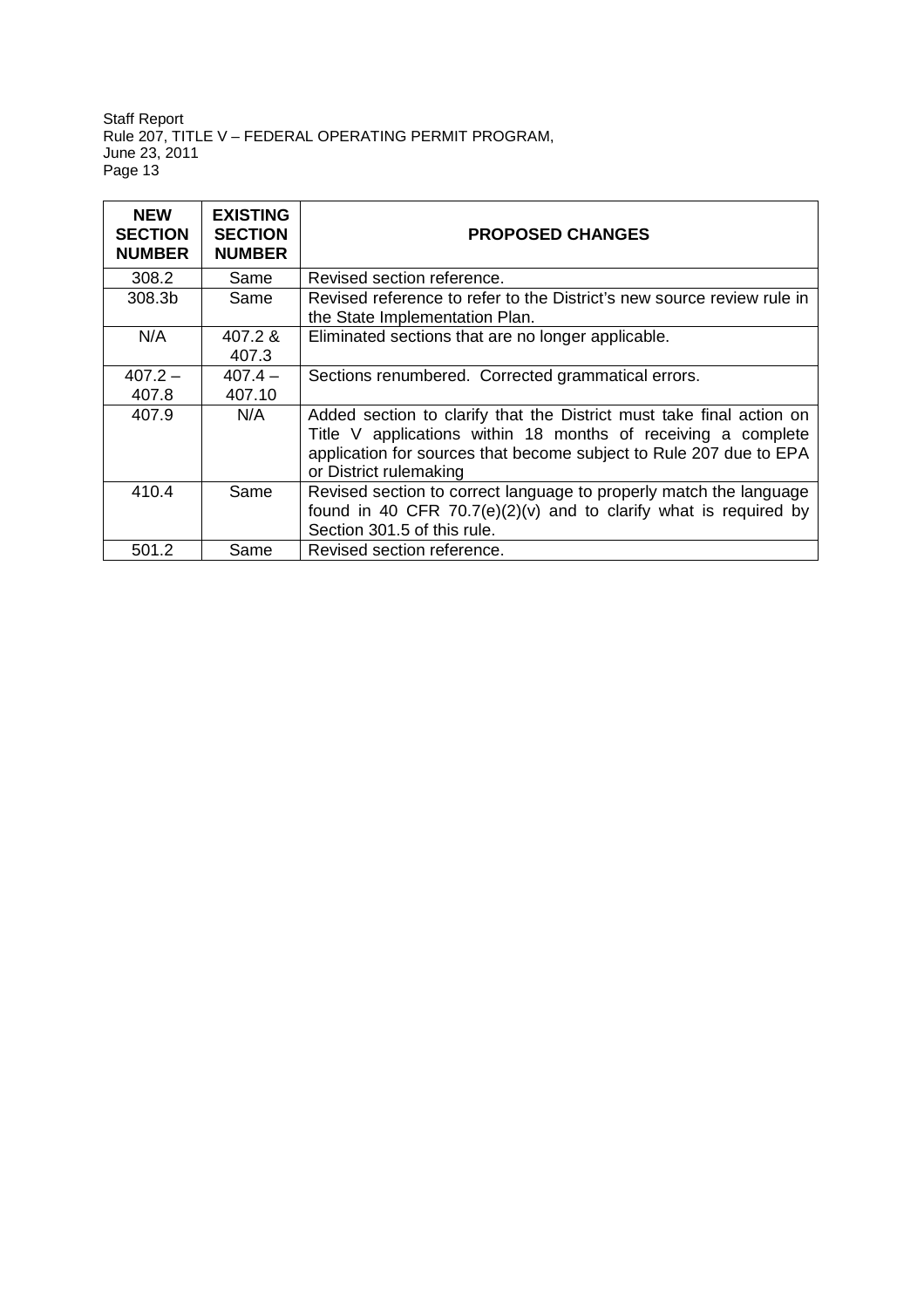### **APPENDIX B**

# **California HSC Section 40727.2 Matrix Proposed Rule 207 – Federal Operating Permit Program**

| <b>Elements of</b><br>Comparison     | <b>Specific</b><br><b>Provisions</b> | <b>Proposed Rule 207</b>      | <b>40 CFR Part 70</b>                                                                                                                                                                                                                                                        |
|--------------------------------------|--------------------------------------|-------------------------------|------------------------------------------------------------------------------------------------------------------------------------------------------------------------------------------------------------------------------------------------------------------------------|
| Exemptions                           |                                      | Same as federal requirements  | Source category<br>exemptions for:<br>residential wood heaters,<br>asbestos demolition and<br>renovation.                                                                                                                                                                    |
| <b>Averaging Provisions</b>          |                                      | Not Applicable                | Not Applicable                                                                                                                                                                                                                                                               |
| Units                                |                                      | Same as federal requirements  | Tons/year, CO <sub>2</sub> e, µg/m <sup>3</sup>                                                                                                                                                                                                                              |
| <b>Emissions Limits</b>              | Emissions<br>Reduction               | Not Applicable                | Not Applicable                                                                                                                                                                                                                                                               |
|                                      | Compliance<br>alternatives           | Not Applicable                | Not Applicable                                                                                                                                                                                                                                                               |
| <b>Permit Conditions</b>             |                                      | Same as federal requirements  | Federally enforceable<br>permit conditions                                                                                                                                                                                                                                   |
| Operating<br>Parameters              |                                      | Not Applicable                | Not Applicable                                                                                                                                                                                                                                                               |
| <b>Work Practice</b><br>Requirements |                                      | Same as federal requirements  | Monitor emissions;<br>Recordkeeping for hours<br>of operations, throughput,<br>and emissions.                                                                                                                                                                                |
| Monitoring/Records                   | Recordkeeping                        | Same as federal requirements. | Recordkeeping is<br>required to ensure<br>compliance with Title V<br>permit conditions                                                                                                                                                                                       |
|                                      | Frequency                            | Same as federal requirements. | Records are required to<br>be kept for 5 years                                                                                                                                                                                                                               |
| Monitoring/Testing                   | <b>Test Methods</b>                  | Same as federal requirements. | This rule requires testing<br>to verify compliance, but<br>does not specify what<br>test methods are<br>required. The test<br>methods are based on<br>specific rules that the<br>sources is subject to.                                                                      |
|                                      | Frequency                            | Same as federal requirements. | No testing frequency is<br>specified in the rule. The<br>Title V permit, however,<br>must specify the testing<br>frequency based on<br>applicable federally<br>enforceable<br>requirements. The<br>testing frequency will<br>vary depending on the<br>applicable regulation. |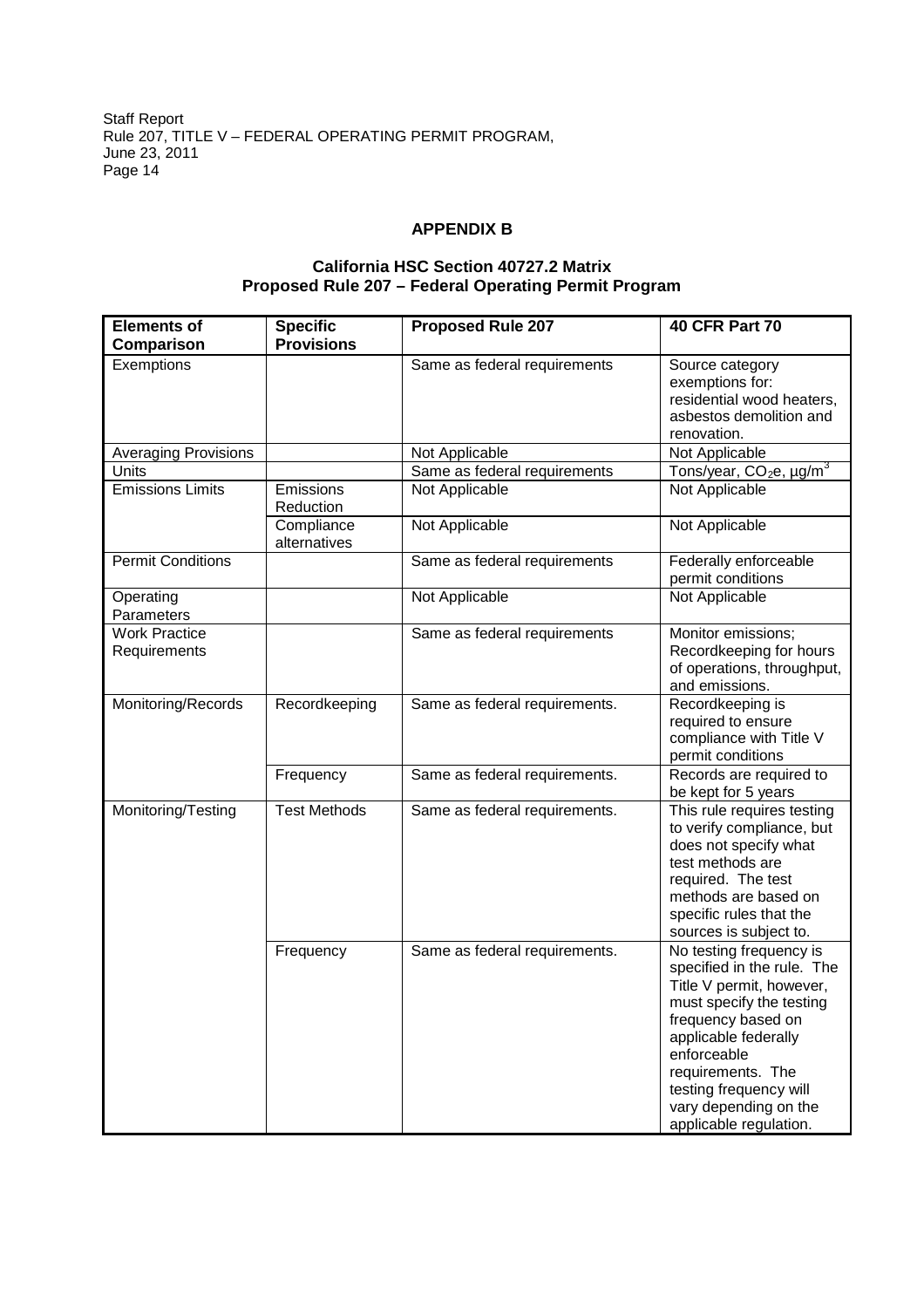#### **APPENDIX C**

#### **Public Comments**

#### **Public Workshop (May 12, 2011)**

- **Attendees:** Valerie Namba, California Department of General Services Daniel O'Brien, California Department of General Services Jorge L. Juarez, The Little Mexican Anitra Brosseau, Aerojet Brad Gacke, SMUD Stu Husband, SMUD John Batura, Campbells Soup Eric Argent, Grafil Vicki Fry, Sacramento Regional County Sanitation District Bob Hitomi, Sacramento State University George Contos, Blomberg Window Systems
- **Comment #1:** Does EPA's "Deferral for CO<sub>2</sub> Emissions from Bioenergy and Other Biogenic Sources Under the Prevention of Significant Deterioration (PSD) and Title V Programs: Proposed Rule," affect Title V applicability?
- **Response:** Yes, the proposed rule defers for a period of three years the consideration of  $CO<sub>2</sub>$  emissions from bioenergy and biogenic sources when determining whether a stationary source meets the Title V and Prevention of Significant Deterioration applicability thresholds. Until EPA issues a final rule, all  $CO<sub>2</sub>$ emissions from bioenergy and biogenic sources are included when determining Title V applicability.
- **Comment #2:** How many hours does it take to process an initial Title V permit application?
- **Response:** The actual number of hours for the District to process an initial Title V application varies. The actual number of hours typically ranges between 50 to 100 hours at the District labor rate of \$132 per hour. However, a few sources have required significantly more time to process. The processing time varies depending on the number of District permits, complexity the permits, and the number of rules and regulations that apply to the source.
- **Comment #3:** Does the 12-month application deadline begin from the Rule 207 adoption date or from the phase 2 date of the Tailoring Rule (July 1, 2011)?
- **Response:** The 12-month deadline for sources required to obtain a Title V permit due solely to GHGs is July 1, 2012 as required by 40 CFR 70.5(a)(1).
- **Comment #4:** Will the District's List and Criteria document be updated to include GHGs?
- **Response:** Yes, this document will be updated to include GHGs. The current version of the document, not including GHGs, can be found at the following location: http://www.airquality.org/permits/index.shtml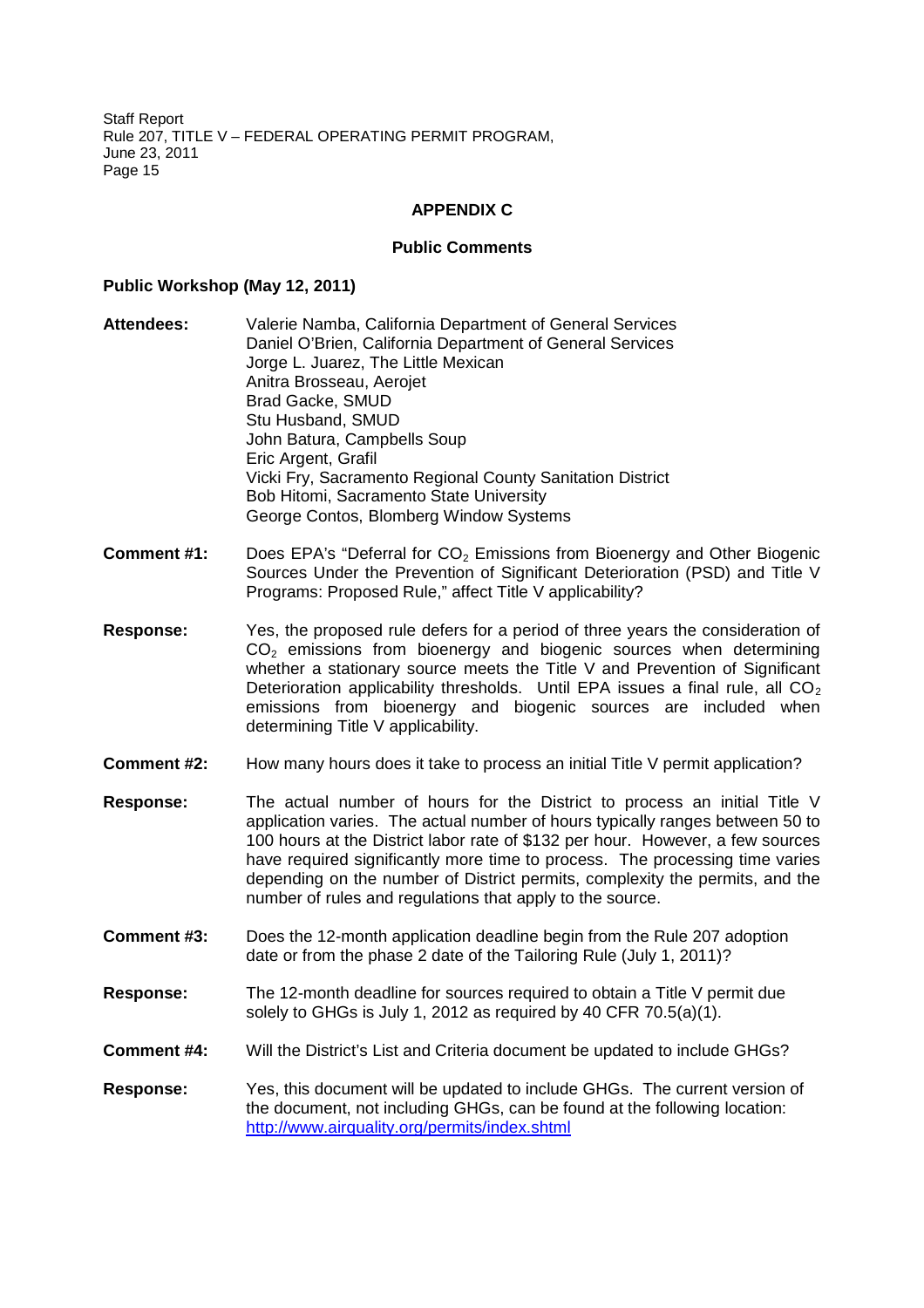### **EPA Comments (May 5, 2011)**

- **Comment #1:** Section 102.6 is really an exemption provision in 40 CFR 70.3(b)(2). The applicability section is deficient in that it does not require all sources subject to Sections 111 or 112 of the CAA to obtain a Title V permit. We suggest changing the applicability section and adding an exemption provision. **Response:** Staff revised the proposed rule applicability, Section 102.6, to apply to any stationary source that is subject to Sections 111 or 112. 40 CFR 70.3(b)(2) allows States (or Districts) to defer Title V permitting for non-major sources subject to an NSPS or a NESHAP prior to July 21, 1992, and where EPA explicitly exempts non-major sources from permitting in the NSPS or NESHAP regulation. Staff added two exclusions, Sections 103 and 104, to
- **Comment #2:** The references in Section 216 ("Federally Enforceable") are incorrect. Suggest referring to either 40 CFR 51.166 for PSD or Rule 203.

exclude these non-major sources as allowed.

- **Response:** Staff revised this section to refer to Rule 203 Prevention of Significant Deterioration and Rule 214 – Federal New Source Review.
- **Comment #3:** The rule language should either delete all the definitions related to GHGs or define all the terms using the language for 40 CFR 70.2 or by incorporating by reference the definition of "subject to regulation" in 40 CFR 70.2. Also, note that 40 CFR 70.12 is about future EPA commitments, not requirements for permit authorities.
- **Response:** Staff deleted the individual GHG definitions. These definitions are incorporated by reference in the definition of "major stationary source – Title  $V$ ".
- **Comment #4:** The first provision of the definition of "major stationary source Title V" should state, except as noted below, any source with the potential to emit of any regulated air pollutant that is equal to or greater than 100 tpy. Then in the subsequent provisions, bring in the additional requirements of GHGs, Hazardous Air Pollutants, and nonattainment pollutants.
- **Response:** Staff revised the major stationary source definition as suggested.
- **Comment #5:** The District needs to incorporate by reference 40 CFR 70.2 in Section 221.2 in order to address the GHG threshold. In addition, the incorporation by reference should include a date and require that the mass emissions of all GHGs emitted, without consideration of global warming potential, are equal to or greater than 100 tons per year.
- **Response:** Staff added Section 221.2 as suggested and removed the individual GHG definitions from the other parts of the rule. Because of the ongoing changes to federal GHG regulations, the incorporation by reference is not dated, which